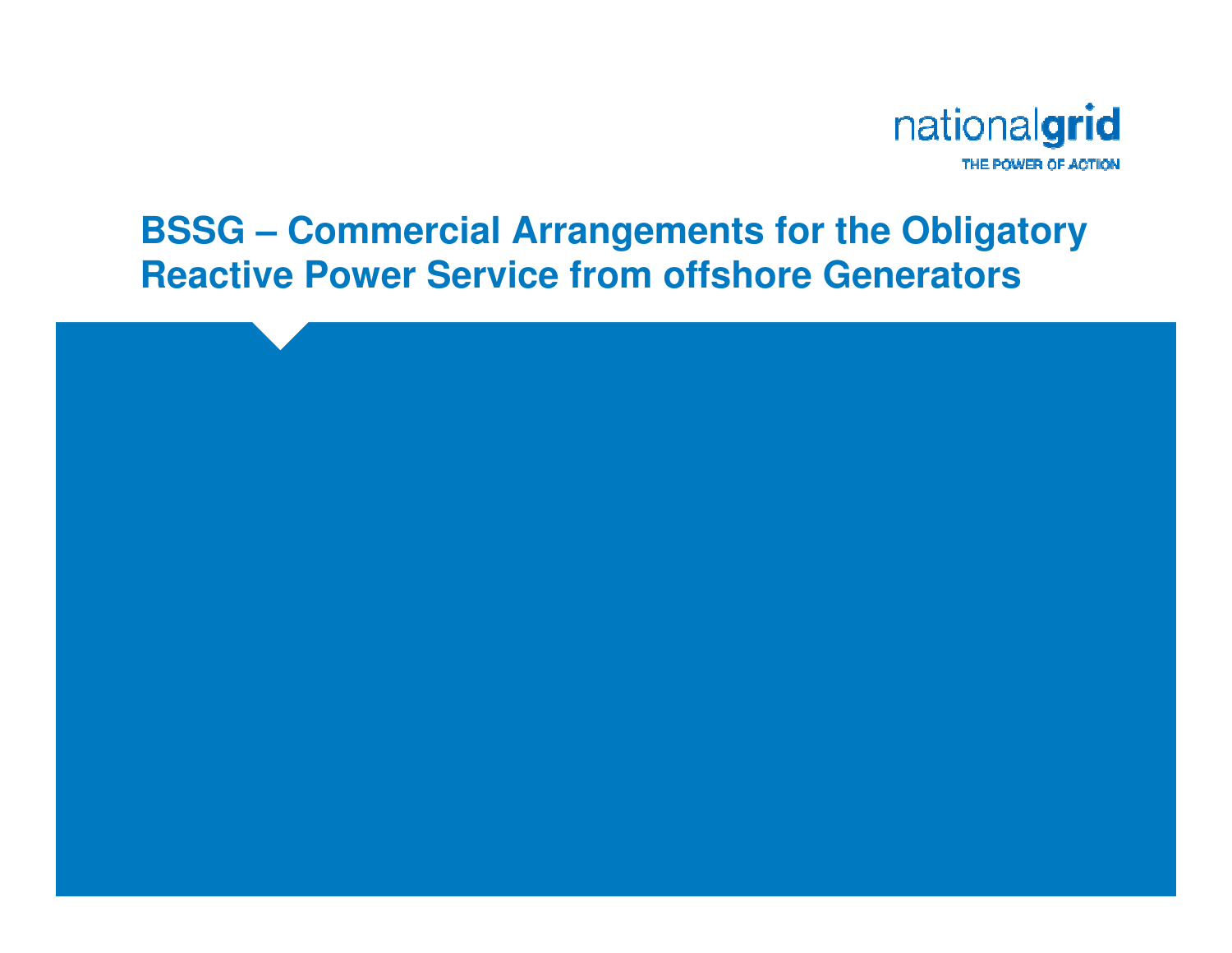

## **The BSSG work and report**

- Technical requirements
- Commercial arrangements
- Onshore vs. offshore comparison
- **Reactive utilisation**
- Consultation
- Responses
- Conclusion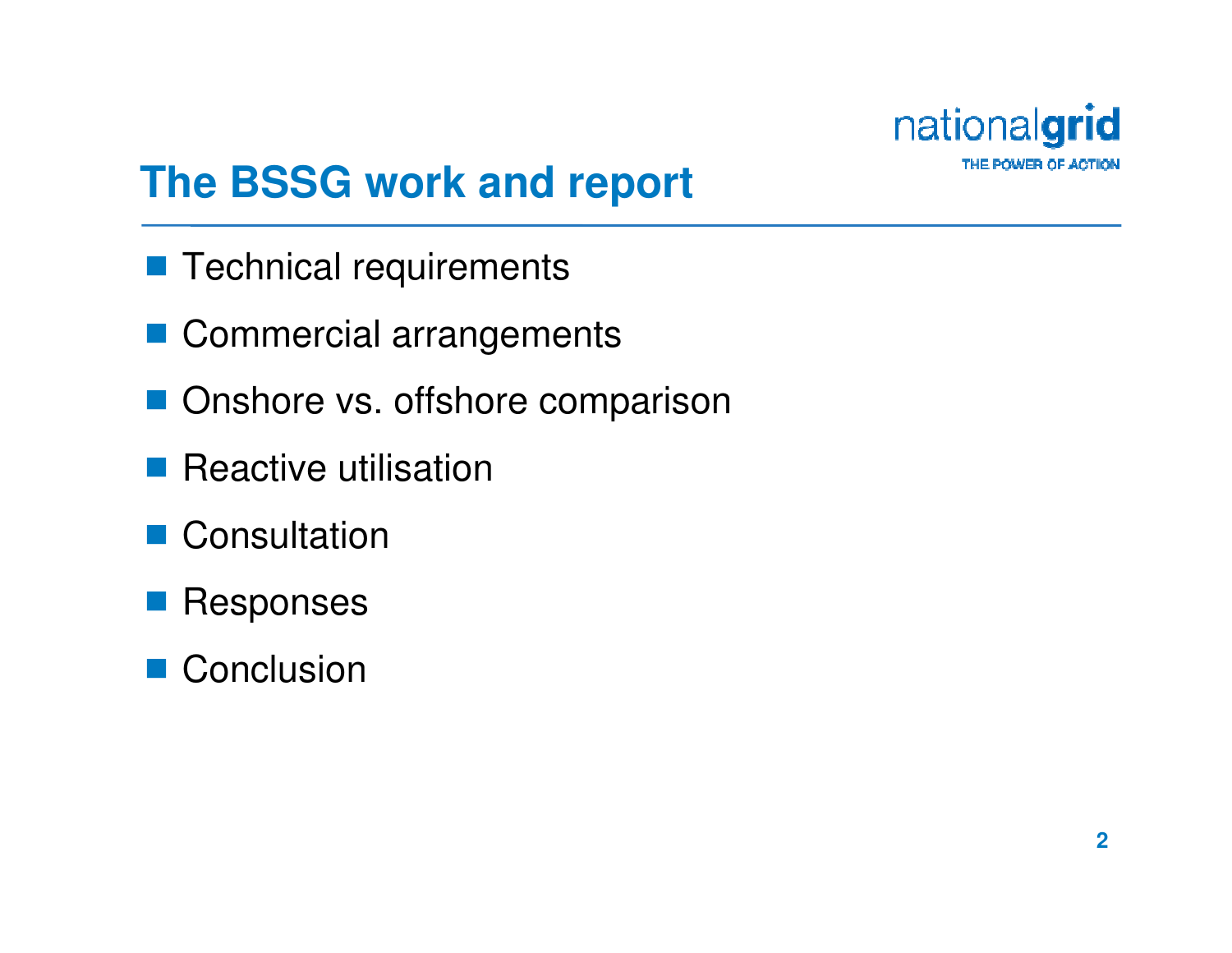

#### **Introduction**

■ At offshore 'Go-Active' the technical rules around the provision of reactive power from offshore Power Stations were divorced from those applicable onshore

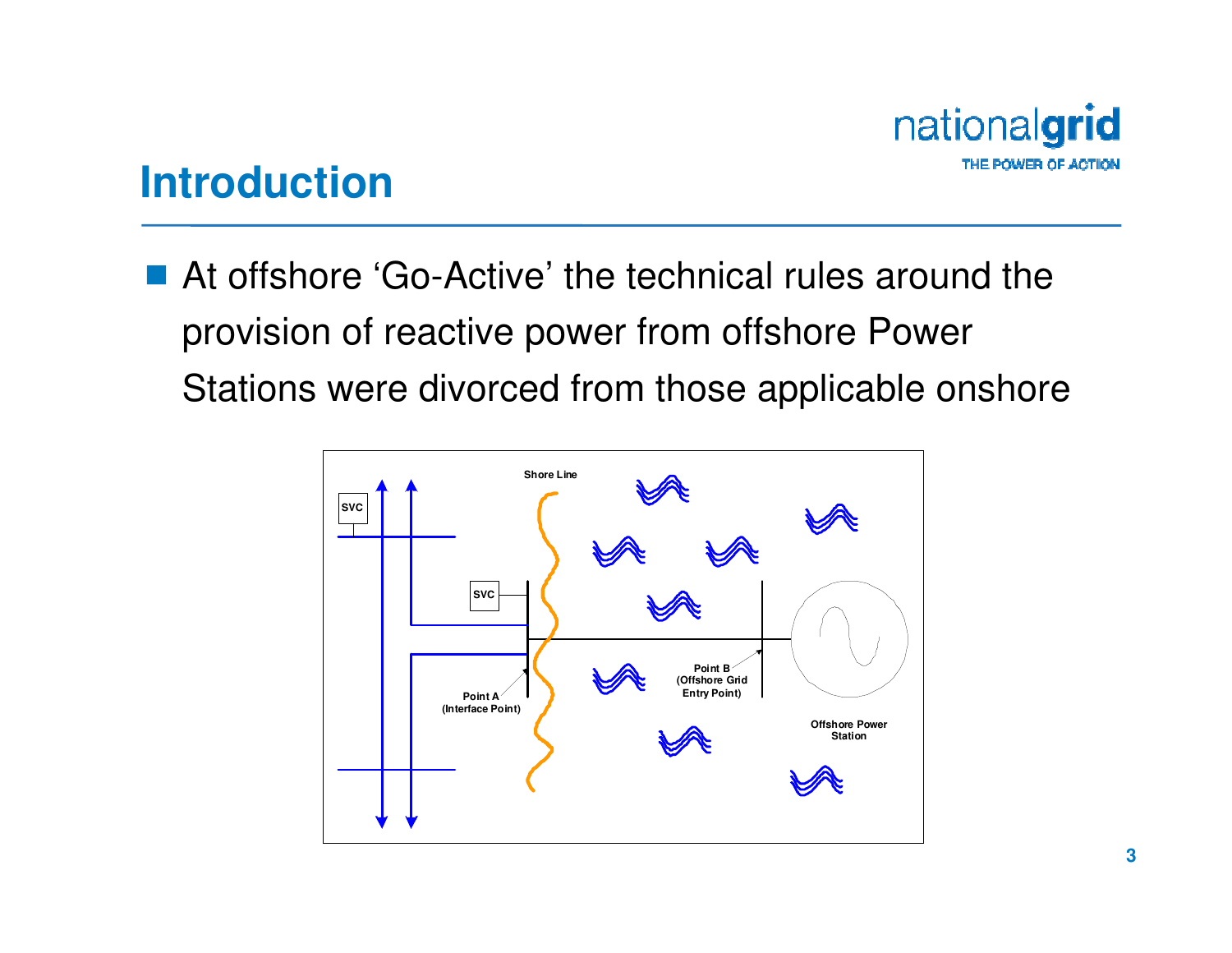

### **Commercial Arrangements**

- Remained largely unchanged prevailing arrangements applicable to offshore
- Therefore National Grid signs a Mandatory Service Agreement with any offshore Generator owning and providing a reactive power service
- National Grid has no contract to cover the utilisation of the OFTO assets – OFTO covers costs via TNUoS, levied from the local generator.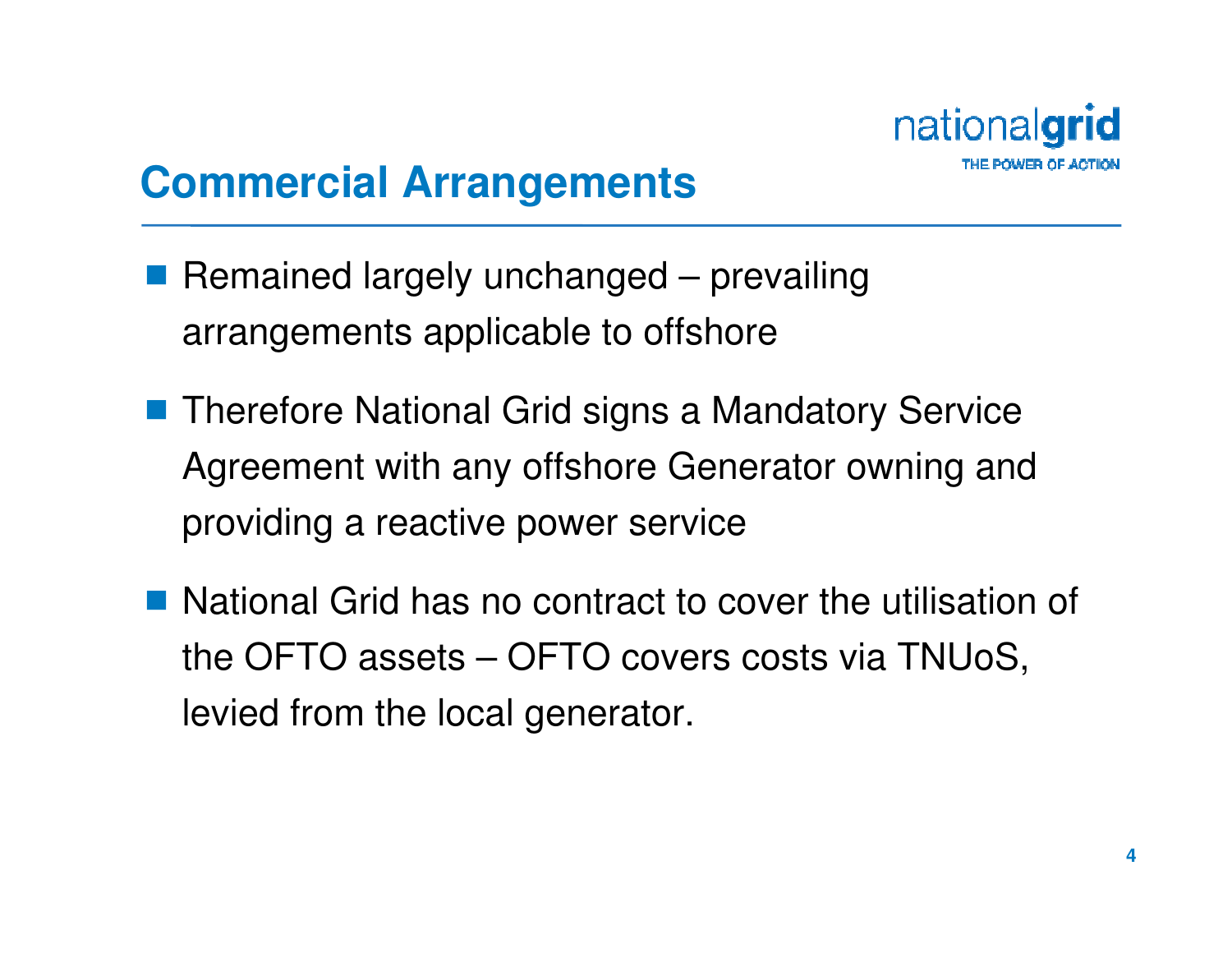

# **Comparing onshore vs. offshore**

- **Costs** 
	- $\blacksquare$  Capital  $\blacksquare$  Capital  $\blacksquare$  Principally the same
	- **Fixed Operating Principally the same**
	- Variable Operating Difference
- Disparity in any situation where generators incur the variable operating costs but do not receive payment
- What's the difference
	- Reactive Current losses  $P$  Principally, no impact
	- Incremental Maintenance Difference
- -